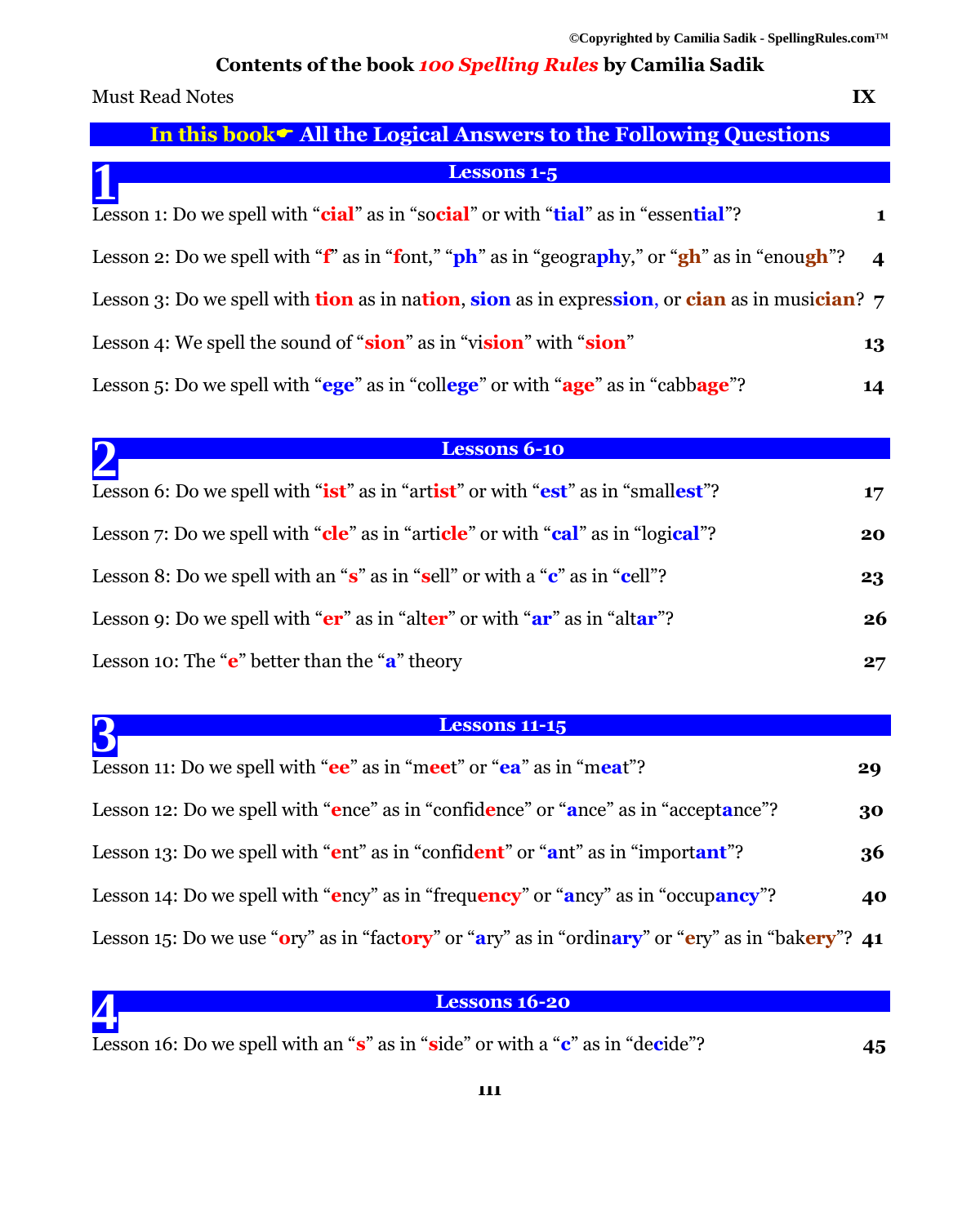**5**

**7**

| Lesson 17: Do we spell with a final "s" as in "has" or a final "ss" as in "class"?    | 50 |
|---------------------------------------------------------------------------------------|----|
| Lesson 18: Do we spell with a " $c$ " as in "cereal" or an " $s$ " as in "serial"?    | 53 |
| Lesson 19: Do we spell with an " $s$ " as in "seal" or a " $c$ " as in "conceal"?     | 55 |
| Lesson 20: Why do we spell with a "c" not an "s" in words like "legacy" and "prince"? | 59 |

# **Lessons 21-25**

| Lesson 21: Why do we spell the " $k$ " sound with a "c" but not a " $k$ " as in "calculator"?               | 61 |
|-------------------------------------------------------------------------------------------------------------|----|
| Lesson 22: When do we use a "c" before the "k" as in "pick" or not use a "c" as in "pink?"                  | 63 |
| Lesson 23: Do we spell with a "ch" as in "chemistry" or a "c" as in "calculator"?                           | 64 |
| Lesson 24: Do we spell the sound of " $kw$ " with a " $kw$ " or with a " $qu$ " as in " $queen$ "?          | 66 |
| Lesson 25: Do we spell the sound of " $\mathbf{ks}$ " with "ks" or with an " $\mathbf{x}$ " as in "export"? | 67 |

### **Lessons 26-30**

| <b>Lessons 26-30</b>                                                                               |    |
|----------------------------------------------------------------------------------------------------|----|
| Lesson 26: Do we spell the sound of " $k$ " with " $k$ " as in " $k$ eep" or " $c$ " as in "club"? | 69 |
| Lesson 27: Do we spell with "pp" as in "apple" or one "p" as in "sample" and "maple"?              | 73 |
| Lesson 28: Do we spell with "able" as in "bearable" or "ible" as in "terrible"?                    | 78 |
| Lesson 29: Do we spell with "table" as in "chartable" or "tible" as in "deductible"?               | 84 |
| Lesson 30: Change the final "le" to "il" and add "ity" as in "capability" and "responsibility" 87  |    |

# **Lessons 31-35**

| Lesson 31: Do we spell with " $\mathbf{u}$ " as in "cell" or with one " $\mathbf{l}$ " as in "excel"?                          | 89 |
|--------------------------------------------------------------------------------------------------------------------------------|----|
| Lesson 32: Do we spell with " $\mathbf{I} \mathbf{I}$ " as in "shell" or with one " $\mathbf{I} \mathbf{I}$ " as in "shelter"? | 90 |
| Lesson 33: As in "fill," double the final "l" in one-syllable words that contain one vowel                                     | 92 |
| Lesson 34: As in "hospital," usually long words end with one " $\mathbf{l}$ "                                                  | 94 |
| Lesson 35: Why do we spell with one "I" as in "control" and with "II" as in "controlled"?                                      | 97 |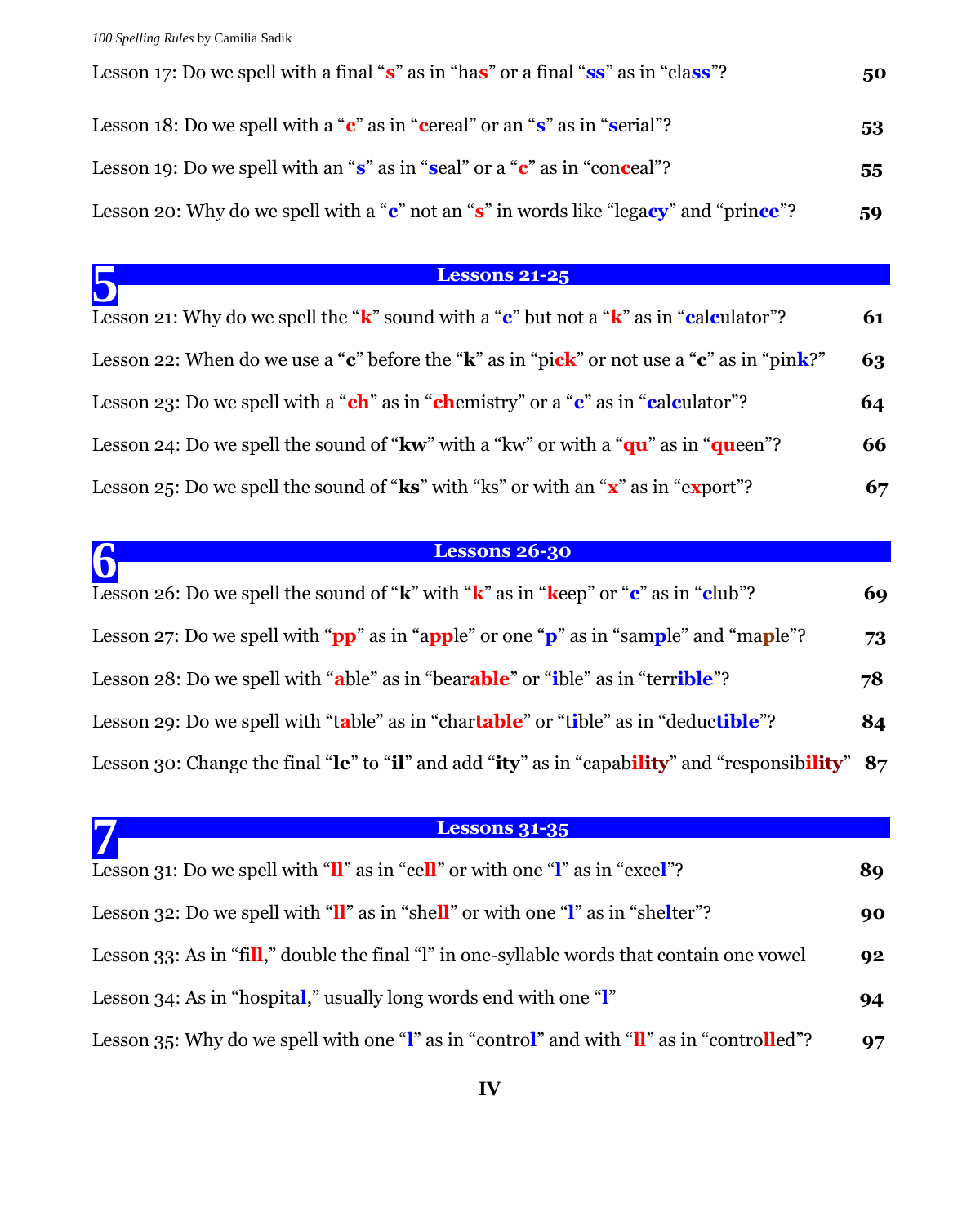# **Lessons 36-40**

| <b>Lessons 36-40</b>                                                                                         |     |
|--------------------------------------------------------------------------------------------------------------|-----|
| Lesson 36: Inside words, do we use one " $\mathbf{l}$ " as in "concealed" or " $\mathbf{l}$ " as in "dolly"? | 101 |
| Lesson 37: Do we use " $ar$ " as in "beggar" or " $er$ " as in "carpenter" or " $or$ " as in "doctor"? 108   |     |
| Lesson 38: Do we spell with " $ir$ " as in "skirt" or " $ur$ " as in "Kurt"?                                 | 119 |
| Lesson 39: Do we spell with " $e$ " as in "kernel" or with " $a$ " as in "trivial"?                          | 124 |
| Lesson 40: Do we spell with "ise" as in "surprise" or "ize" as in "realize"?                                 | 128 |

# **Lessons 41-45**

| <b>Lessons 41-45</b>                                                                                  |     |
|-------------------------------------------------------------------------------------------------------|-----|
| Lesson 41: Do we spell with " <b>ion</b> " as in "onion" or " <b>ian</b> " as in "Indian"?            | 131 |
| Lesson 42: Do we spell with "cious" as in "delicious" or "tious" as in "ambitious"?                   | 134 |
| Lesson 43: Together " $\mathbf{o}$ " and " $\mathbf{u}$ " as in "humorous" sound like a schwa a sound | 136 |
| Lesson 44: Do we spell with "eed" as in "succeed" or "ede" as in "recede"?                            | 137 |
| Lesson 45: Do we spell with " $ey$ " as in "monkey" or "y" as in "lucky"?                             | 138 |

| 10<br><b>Lessons 46-50</b>                                                                                  |     |
|-------------------------------------------------------------------------------------------------------------|-----|
| Lesson 46: Do we spell with " $ai$ " as in "maid" or " $a-e$ " as in "made?"                                | 141 |
| Lesson 47: Spell with "ei" not "ie" after "c" as in "receive"?                                              | 142 |
| Lesson 48: Why do we need silent letters like the silent " $u$ " in "guess"?                                | 143 |
| Lesson 49: When to add "es" as in "class $\rightarrow$ classes" or an "s" as in "book $\rightarrow$ books"? | 144 |
| Lesson 50: Do we spell with an " $\mathbf{i}$ " as in "crisis" or an " $\mathbf{e}$ " as in "crises"?       | 146 |

| 1<br><b>Lessons 51-55</b>                                                            |     |
|--------------------------------------------------------------------------------------|-----|
| Lesson 51: About French words like "ballet" and "dinette"                            | 147 |
| Lesson 52: Words with unique spelling patterns: <b>Mc</b> Neil, patient, complexions | 148 |
| Lesson 53: Acronyms and abbreviations like "Ph.D."                                   | 149 |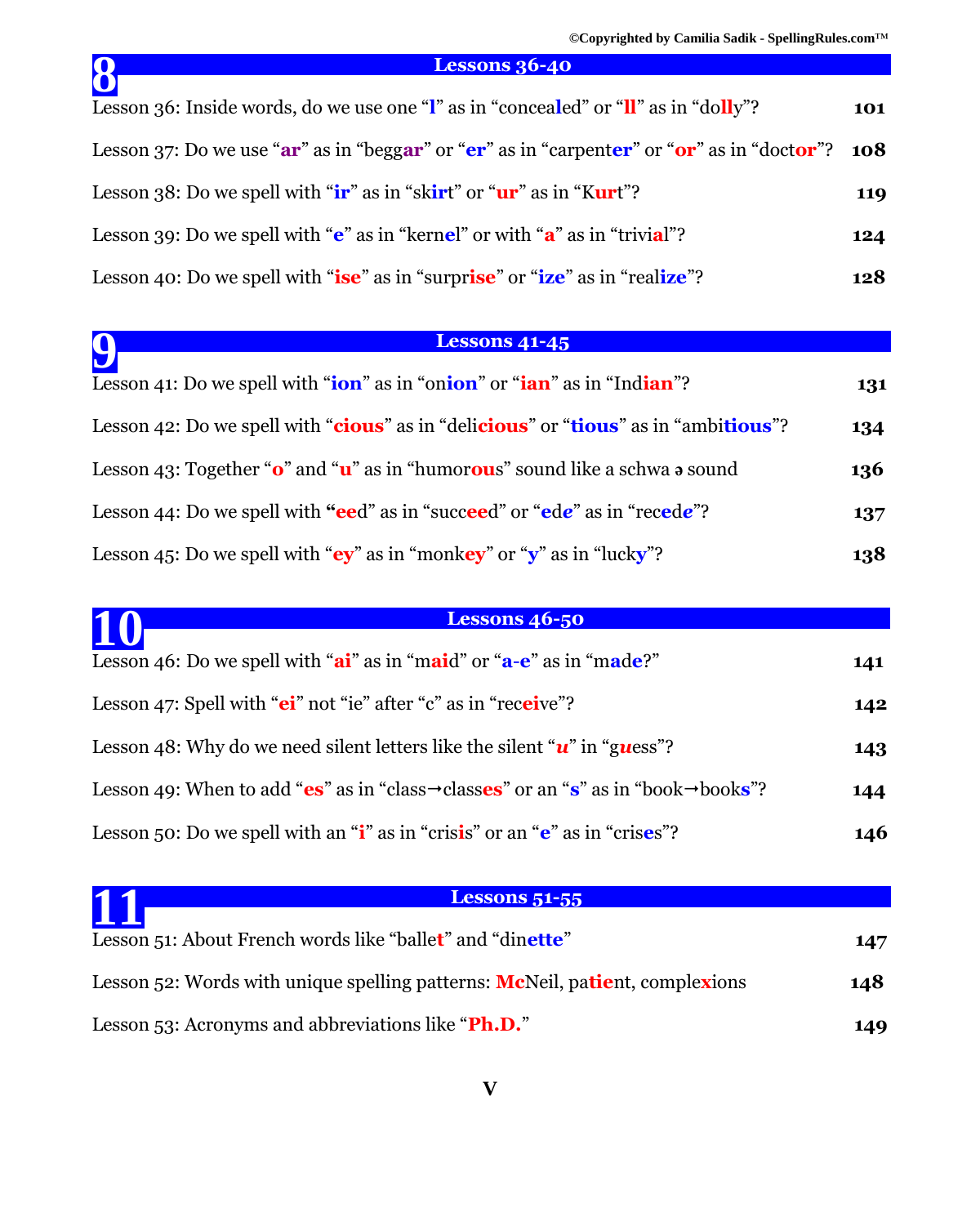Lesson 54: Use an apostrophe (**'**) to replace something omitted **150** Lesson 55: An introduction to the **compound** and **hyphenated** words **152**

| <b>Lessons 56-60</b><br><u>12</u>                                                                                         |     |
|---------------------------------------------------------------------------------------------------------------------------|-----|
| Lesson 56: The final $\mathbf{ff}$ , $\mathbf{zz}$ , $\mathbf{ll}$ , and $\mathbf{ss}$ come in doubles after short vowels | 155 |
| Lesson 57: A single final " $\mathbf{r}$ " is doubled when inside words as in "occur $\rightarrow$ occurred."             | 157 |
| Lesson 58: The $v, x$ , and $k$ do not double                                                                             | 158 |
| Lesson 59: Silent letters to protect short vowels from becoming long as in "bombed"                                       | 160 |
| Lesson 60: Silent letters have useful functions like the silent "h" in "ghetto"                                           | 161 |

| 13<br><b>Lessons 61-65</b>                                                                                              |     |
|-------------------------------------------------------------------------------------------------------------------------|-----|
| Lesson 61: Do we spell with a final "se" as in "tense" or a final "ce" as in "fence?                                    | 163 |
| Lesson 62: The silent "e" as in large, fence, face, cake, teethe, paste, and aide is useful                             | 168 |
| Lesson 63: The silent "o" in "Doug" is to tell apart the two words "Doug" and "dug"                                     | 170 |
| Lesson 64: The 11 digraphs of H: ship, this, think, each, school, chef, photo, who, when,<br>right, enough              | 171 |
| Lesson 65: A list of nearly all the silent letters in <b>384</b> words: $\text{sub-poe} \cdot \text{na}$ , filet mignon | 172 |

# **Lessons 66-70**

| 14<br>Lessons 66-70                                                                           |     |
|-----------------------------------------------------------------------------------------------|-----|
| Lesson 66: Do we spell with " $tt$ " as in "admitted" or one " $t$ " as in "limited" and why? | 177 |
| Lesson 67: Why do we spell with " $rr$ " as in "tomorrow"?                                    | 178 |
| Lesson 68: Why do we spell with " $nn$ " as in "millennium"?                                  | 179 |
| Lesson 69: Why do we spell with "ss" as in "recession"?                                       | 181 |
| Lesson 70: The schwa sound as in permanent, poetry, credible, memory, and virus               | 182 |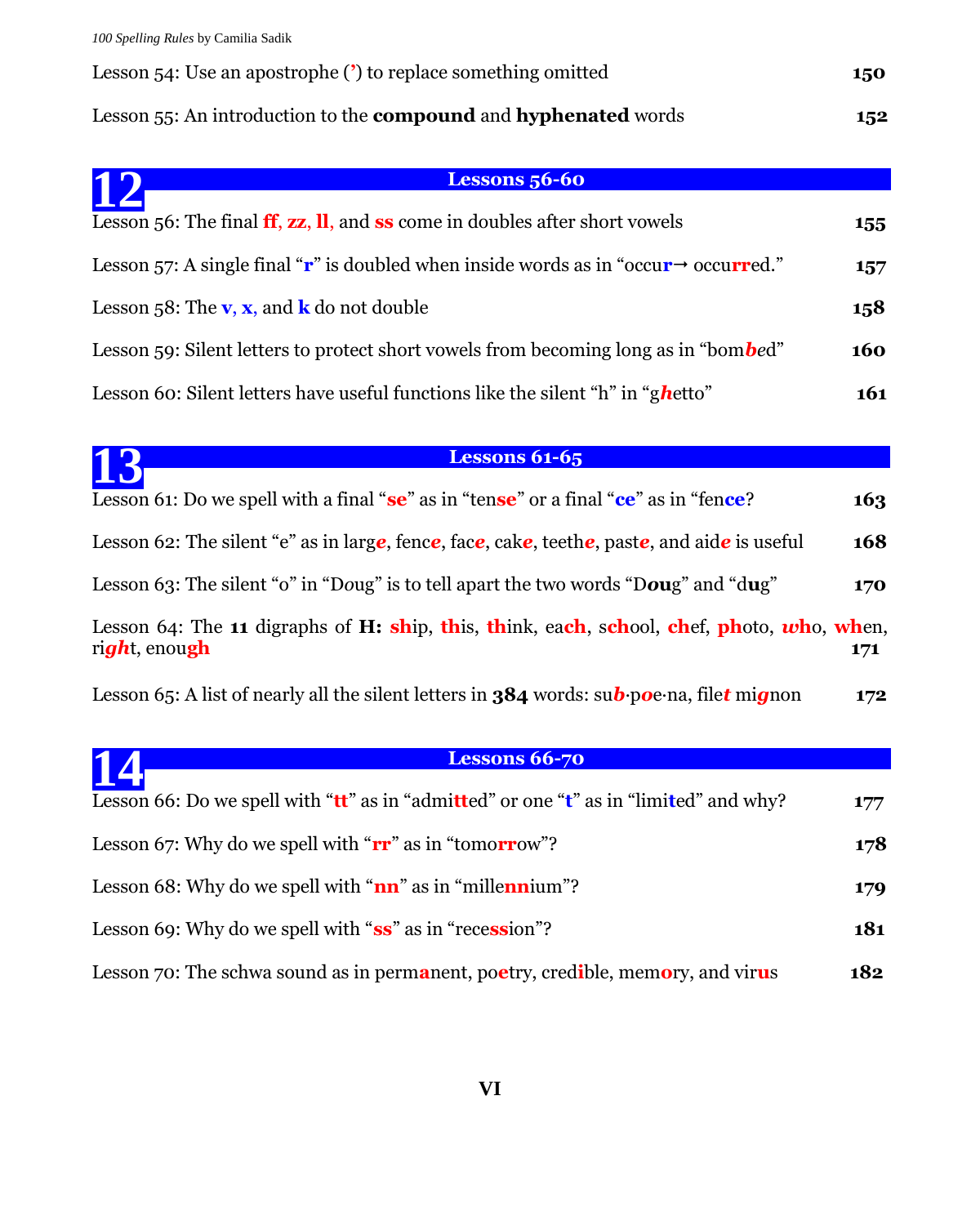**©Copyrighted by Camilia Sadik - SpellingRules.com**™

| 15<br><b>Lessons 71-75</b>                                                                                                        |     |
|-----------------------------------------------------------------------------------------------------------------------------------|-----|
| Lesson 71: The $\mathbf{l}, \mathbf{m}, \mathbf{n}, \mathbf{r}$ , and $\mathbf{s}$ are semivowels. What is the Semivowels Theory? | 187 |
| Lesson 72: Vowels acting like consonants as in language, choir, and onion                                                         | 192 |
| Lesson 73: Do we spell with a soft " $g$ " as in "large" or a "j" as in "job"?                                                    | 193 |
| Lesson 74: Why does the " $g$ " sound hard as in "get"?                                                                           | 195 |
| Lesson 75: The consonant " $w$ " becomes a vowel as in few, snow, and law                                                         | 197 |

### **Lessons 76-80**

| 16<br><b>Lessons 76-80</b>                                                                                         |     |
|--------------------------------------------------------------------------------------------------------------------|-----|
| Lesson 76: The final "y" as a vowel as in "fly" and inside words as in "gym"                                       | 199 |
| Lesson 77: Changing the "y" to "i" as in "pay $\rightarrow$ paid" or keeping it as in "play $\rightarrow$ played"? | 201 |
| Lesson 78: The "y" in "-ify" is in 20 words and it changes to an "i" as in "justify $\rightarrow$ justified" 205   |     |
| Lesson 79: The vowel "y" inside words as in "a-sy-lum" and inside syllables as in "syn-tax"                        | 206 |
| Lesson 80: Mnemonic tips to remember 64 problematic words: dessert and desert                                      | 207 |

### **Lessons 81-85**

| Lesson 81: The long sound of the vowel $\bar{e}$ spelled with " $ea$ " as in "meat"                                  | 209 |
|----------------------------------------------------------------------------------------------------------------------|-----|
| Lesson 82: The long sound of the vowel $\bar{e}$ spelled with " $ee$ " as in "meet"                                  | 211 |
| Lesson 83: The long sound of the vowel $\bar{a}$ spelled with " $\bar{a}$ " as in "main"                             | 212 |
| Lesson 84: The long sound of the vowel $\overline{\mathbf{i}}$ spelled with " $\overline{\mathbf{ie}}$ " as in "tie" | 213 |
| Lesson 85: The long sound of the vowel $\bar{o}$ spelled with " $oe$ " as in "toe"                                   | 214 |

**17**

# **Lessons 86-90**

| Lessons 86-90<br>18                                                                        |     |
|--------------------------------------------------------------------------------------------|-----|
| Lesson 86: The long sound of the vowel $\bar{o}$ spelled with " $oa$ " as in "coat"        | 215 |
| Lesson 87: The long sound of the vowel $\bar{o}$ spelled with " $ou$ " as in "soul"        | 216 |
| Lesson 88: The long sound of the vowel $\bar{u}$ spelled with " $\mu e$ " as in "continue" | 217 |
| Lesson 89: The long sound of the vowel $\bar{u}$ spelled with " $\mu i$ " as in "suit"     | 218 |
| Lesson 90: Compare homonyms in sentences to remember their spelling                        | 219 |